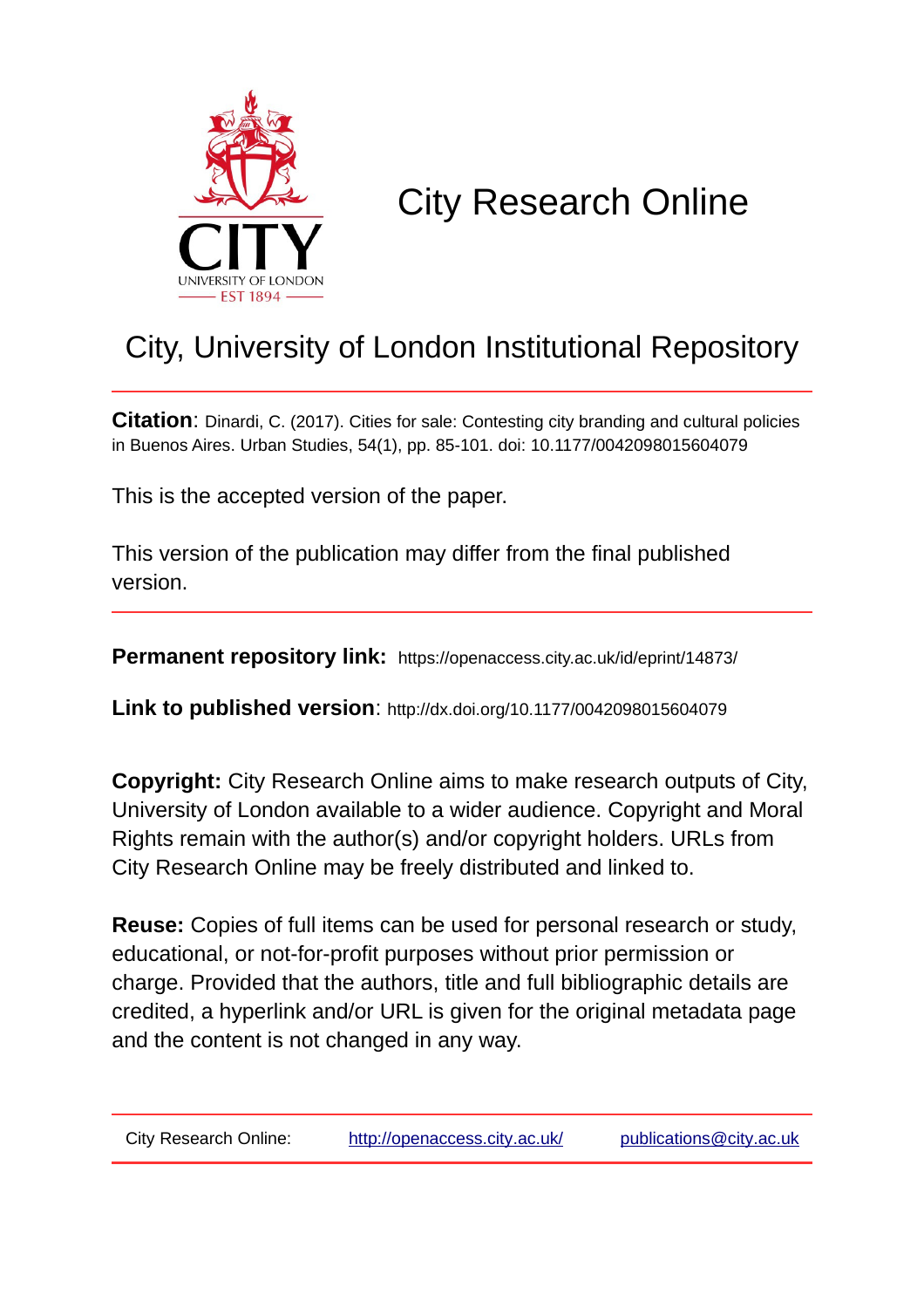## Cities for sale: Contesting city branding and cultural policies in **Buenos Aires**

#### Cecilia Dinardi

City University London, UK

#### Abstract

This paper examines the role of culture in shaping and contesting city branding strategies. Throughout the world, the private and public sectors are jointly engaged in branding cities by mobilising a cultural rhetoric with the aim of attracting business, boosting tourism and revitalising urban spaces. Adopting a critical sociological perspective, the paper examines whether or not culture-based city branding brings benefits to community cultural organisations and explores the reasons why this might be the case. Based on the experience of Buenos Aires and drawing on indepth interviews with both policy-makers and community cultural centres, different notions of culture, underpinning contrasting imagined cities, are discussed. The paper argues that city branding, founded on a commodified notion of culture, driven by profit-making goals and oriented towards international tourism, can create an urban vision of consumption to which cultural organisations are opposed. The paper concludes by showing how a particular entanglement between politics, businesses and urban marketing in the Latin American city gives way to ongoing contestations over the city brand and configures the possibilities and distribution of potential benefits.

#### Keywords

Buenos Aires, city branding, community cultural organisations, cultural policies

Received February 2014; accepted August 2015

#### Introduction

In 2006 the Department of Tourism Promotion and Development organised a short film contest on alternative views of Buenos Aires to help imagine the new city's tourist brand. The idea was to attract views of the city not typically included in conventional tourism promotion (GCBA, 2007), which have historically sold the Argentine capital through a mixture of traditional neighbourhoods, tango, French architecture, a thrilling nightlife and a bohemian cultural

scene, earning the city a 'sexy, alive and supremely confident' status, as Lonely Planet recently put it. The contest first prize was given to 'Bohemian  $+$  Modernity', a film showing the historic district, the Chinese neighbourhood and the trendy Palermo district's fashion shops. Aware of

Corresponding author:

Cecilia Dinardi, Department of Sociology, Centre for Culture and the Creative Industries, City University London, Northampton Square, London EC1V 0HB, UK. Email: [cecilia.dinardi.](mailto:cecilia.dinardi.1@city.ac.uk)1@city.ac.uk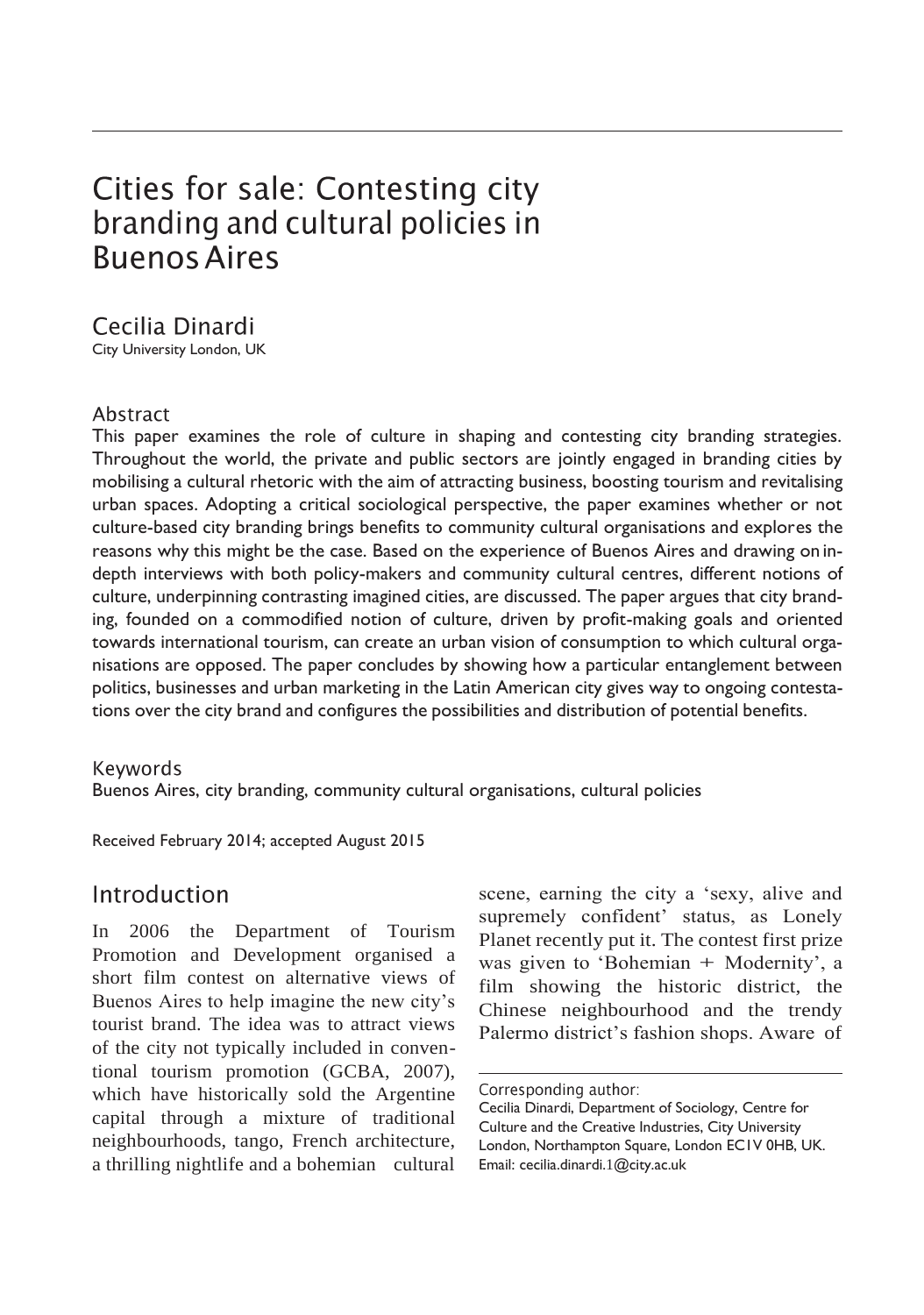the exclusions in conventional urban promotional materials, the local tourist office, however, did not resist the logic of selling the city through stereotypical objects of consumption by selecting a film that portrays the city's most tourist-friendly neighbourhoods, for 'what is particular about Buenos Aires at present, a mixture of immigration and poverty, is, from the perspective of tourism, not to be displayed unless a social activist escorts the foreigner on a shanty town tour' (Sarlo, 2009: 184, author's translation).

The allure of creating an urban brand emerges in a context of increasing interurban competition where the private and public sectors are jointly engaged in 'place wars' (Haider, 1992) with the aim of branding cities for attracting business, boosting tourism and revitalising urban spaces. As an instrument of urban planning, place branding centres on brand identity, brand positioning and brand image, which altogether constitute the brand of the city (Kavaratzis and Ashworth, 2005). Studies of city branding abound and have been produced from geographical, sociological, cultural studies, political science and marketing approaches. Broadly, they have focused on three main perspectives: the production of brands, appropriation of brands and critique of brands (Lucarelli and Olof Berg, 2011). Within these, city branding has been discussed through the differences between product branding and place marketing (Holcomb, 1999; Kavaratzis and Ashworth, 2005), the new features of the tourist industry and tourist sites (Bickford-Smith, 2009; Judd and Fainstein, 1999; Urry, 1990), the use of city branding for urban renewal (Gibson, 2005; Paddison, 1993), and for producing meanings, imaginaries and discourses with political and practical implications (Braun, 2012; Eshuis and Edwards, 2013; Griffiths, 1998; Johansson, 2012), among many other perspectives.

This paper examines whether or not culture-based city branding brings benefits to local cultural organisations and explores the reasons why this might be the case. Drawing on the imaginaries of policymakers and community cultural centres in Buenos Aires, different notions of culture, underpinning contrasting imagined cities, are discussed. Whilst there has already been detailed discussion of the ways in which tango-based city marketing and touristoriented cultural policies pave the way for neoliberal urban development and sociospatial inequality (Kanai, 2014), the focus here is on how the process of creating a city brand can be contested by alternative interpretations of culture and urban visions mobilised by local cultural organisations. The paper argues that city branding, in the case analysed here, does not provide benefits to local cultural organisations because of its profit-making goal, its promotion of a consumer culture, its appropriation by the local government as a political marketing tool and its orientation towards international tourism. Culture-based city branding is approached as a point of conflict and competing interests, contributing to fill the theoretical gap between accounts of the city branding process and empirical cases that reflect them (Kavaratzis and Ashworth, 2005). In particular, the paper offers a contribution to a new understanding of city branding based upon a critical analysis of the entanglement between politics, urban planning and businesses, in light of both official and grassroots urban imaginaries.

This paper is divided into four sections. Whilst the first discusses city branding within the wider politics of entrepreneurial urbanism in Buenos Aires, the following two sections examine ways in which the city is imagined and branded through culture from a policy and a practice perspective. The final section brings together these urban imaginaries to examine ongoing contestations over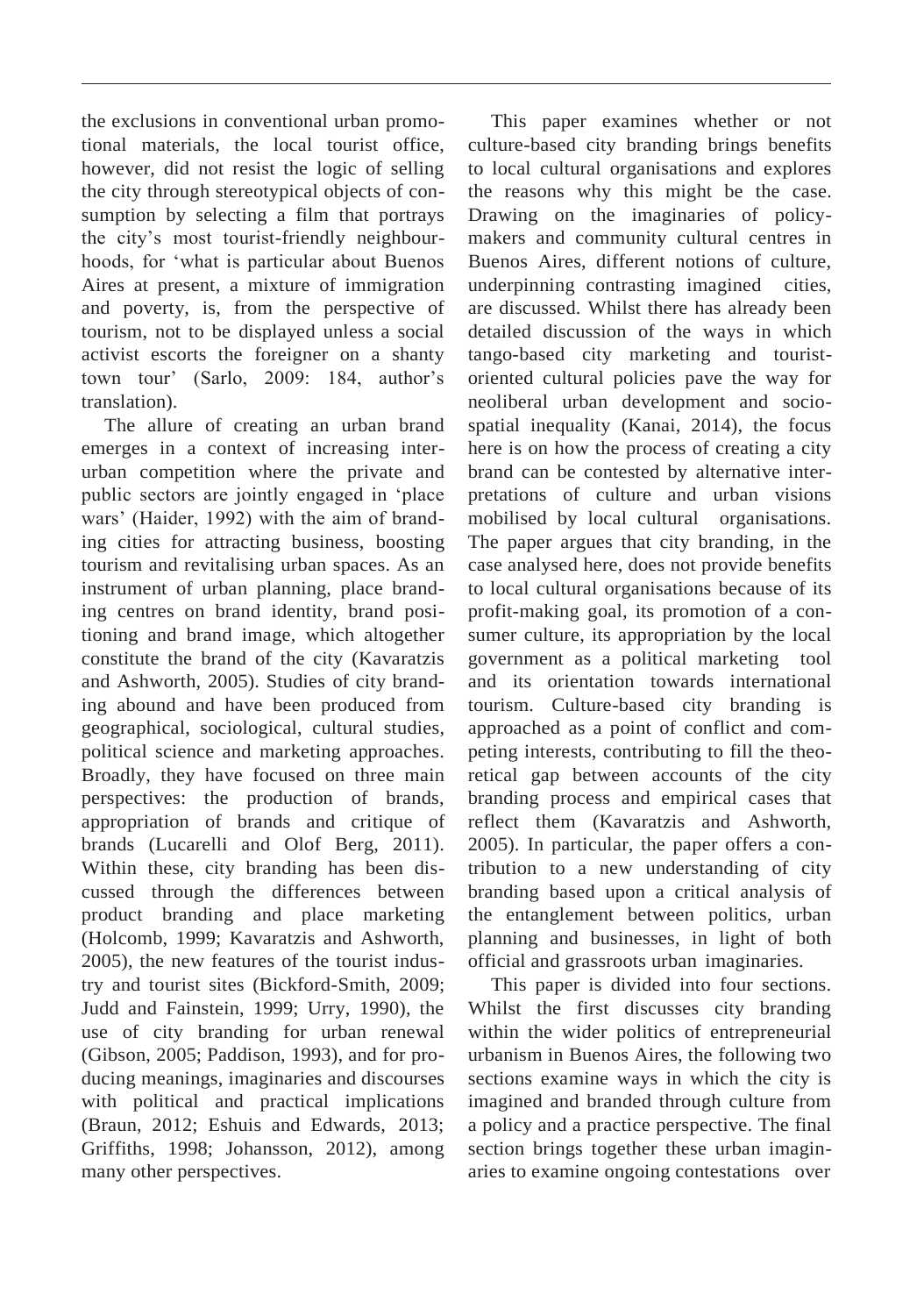cultural policies and city branding. The paper concludes that, while the creation of the city brand has been institutionalised and its formal features and use are regulated, in practice the brand escapes formal, legal regulations. In being appropriated for political usage, it becomes the target of popular contestation of local urban policies, which are based on commodified views of culture to which community cultural organisations are opposed. The city brand, then, becomes both a means of political advertising and an object of political resistance. Distancing itself from technical analysis of branding as a mere marketing tool, this paper embeds the study of city branding in local and national politics and, in doing so, it renders the city brand political.

### Methodology

This paper adopts a qualitative research strategy to provide exploratory insights on the branding of the city of Buenos  $Aires<sup>1</sup>$ through culture as a case study. The analysis is based upon a policy examination of institutional documents and upon semi-structured, in-depth interviews conducted with civil servants in the urban cultural sector, a marketing consultancy, a cultural manager and directors of three community cultural organisations in Buenos Aires. The selection criteria were based on participants' involvement in the process of branding the city: formally, in the urban policy-making domain (those involved in the contest to create a new tourist brand), or informally, in the sphere of not-for-profit culture at the neighbourhood level (three of the most well-established, highly respected and active organisations were selected). Although the interviewswere conducted betweenJuly and August 2007, the paper provides an up-todate account of the ongoing urban branding process by drawing on current secondary datasources.

At the moment of writing, April 2015, Buenos Aires hasstill not developed its official tourist brand<sup>2</sup> and uses the political administration brand for public communication. This seems to be due to the priority given to the administration brand, widely used over the tourist city brand, which suggests an entanglement of politics with tourist industry business. The findings of this research, rather than examining a practice that has been abandoned in contemporary urban politics, provide a timely interpretation of a process where marketing agencies continue to resort to culture to sell the city to theworld.

## Culture-based city branding: *<u>Tracing the porten<sup>* $\tilde{o}$ *</sup> experience</u>* with urban entrepreneurialism

#### *A historical snapshot on cultural policies*

City branding needs to be understood as part of the broader policy context in which it is embedded. In recent years, Buenos Aires' urban cultural policy has experienced a shift from a concern with widening access to cultural activities under a 'taking culture everywhere' motif, to a focus on cultural policies as a magnet for global tourism and economic development. Since 1983, the transition to democracy after seven years of military government had seen the explosion of cultural activitiesinpublicspace,previouslycensored and violently controlled by the armed forces. This revival in public culture was accompanied at the neighbourhood level by a municipally organised network of cultural centres, offering citizens a variety of lessons and workshops for free, ranging from football, drama, music, clowning and traditional forms of dance to ceramics, knitting, cooking, crafts and painting, among many others. However, by the 1990s, the political content of culture began to evaporate with the implementation of neoliberal policies whose seed was sown under the military dictatorship.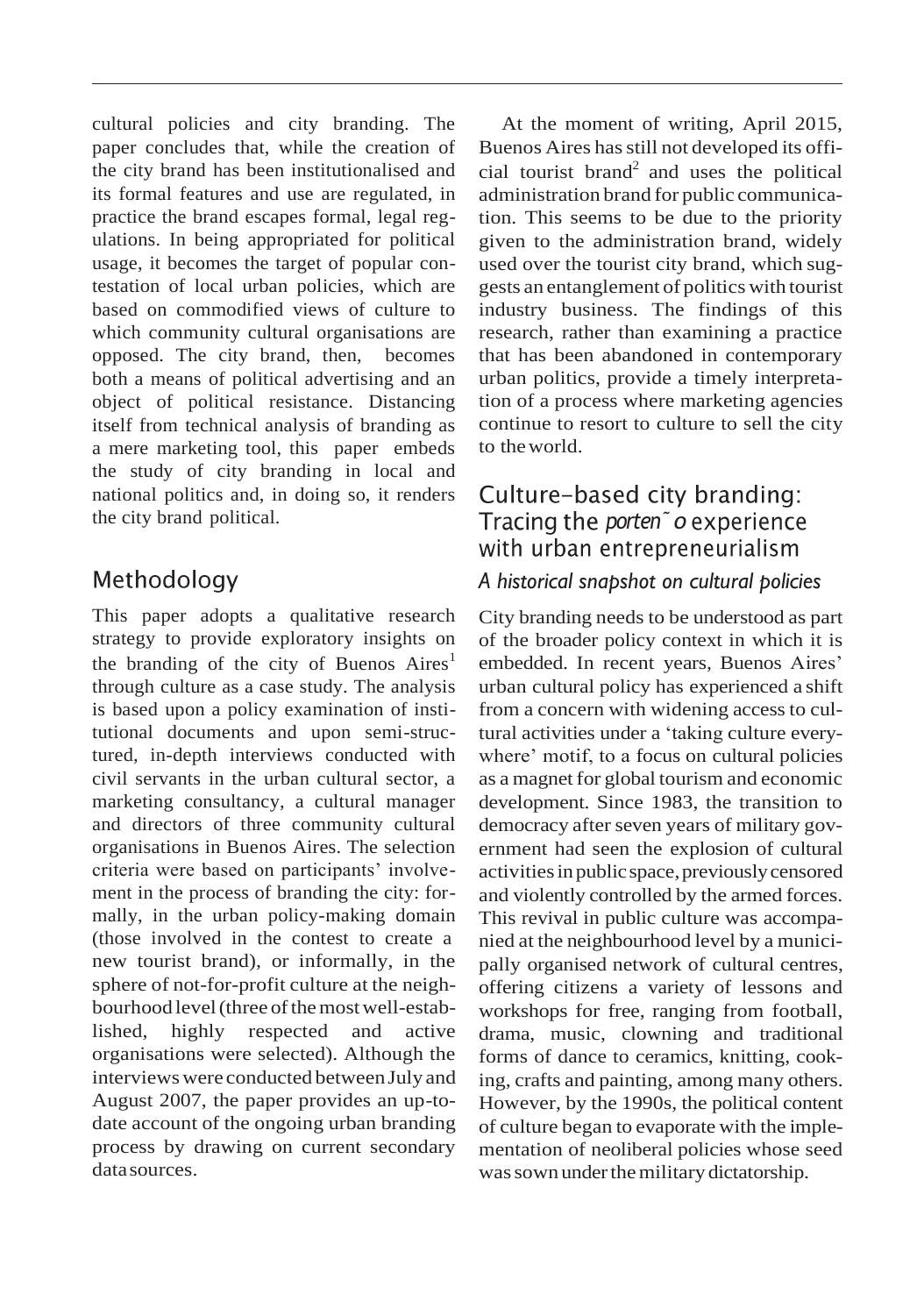The 1990s were marked by neoliberalism in Argentina and in many Latin American countries, with a deepening of socialinequality, growing levels of unemployment, poverty and insecurity alongside widespread social unrest and public funding cuts. A combination of bureaucracy, the corrupt relationship between the state and economic power groups, indifference towards social issues and a loss of credibility in politics led to a process of increasing de-politicisation of society (Wortman, 2009: 12). The denigration of politics produced by Menem's era, characterised by corruption, media spectacles and rampant consumerism, led to the erasure of the political component of cultural activities through an emphasis on the economic, commercial value of culture. Previously created community cultural centres were closed down in 1993 as part of Menem's capitalist cultural policy oriented towards spectacular mass culture in the form of the cultural industries and the proliferation of the shopping mall (Wortman, 1997).

Argentina's financial entanglement with the International Monetary Fund triggered the government's appropriation of individual savings in banks, which in turn led to these policies' most visible impact: the economic, social and institutional crises of 2001–2002. Although in the aftermath of these crises public funding was widely cut and cultural activities were particularly hit, the revival of political participation in the public sphere – exemplified by public assemblies and *clubs del trueque* (barter clubs) based on solidarity and mutual cooperation – was accompanied by the re-emergence of non-commercial, voluntary and selfmanaged cultural initiatives, following their previous relegation.

Soon after, the arrival of Mauricio Macri as City Mayor in December 2007 brought about a 'professional' enterprise logic to cultural policies to distinguish his party (Propuesta Republicana, aka 'Pro') from what was seen as a large public sector ruled by an inefficient state. Such logic was behind a number of initiatives, many of which were aimed at promoting the city through culture in order to attract tourists and investors. These included urban regeneration projects in the southern and central city areas, attempts at ordering the public transport system through the creation of unique lanes for buses and bikes in some areas, and a boost to creative industry programmes through tax incentives and the spatial organisation of 'creativity' into specialised clusters.

In contrast, the reduction of existing cultural programmes, such as the cultural centres network 'Programa Cultural en Barrios', in place since 1983, and the closure of independent, non-profit cultural centres in the name of health and safety irregularities have given clear signs about the stance the city government would take towards grassroots culture in Buenos Aires. The election of Herna´ n Lombardi, a man with a background in tourism,<sup>3</sup> as Culture Minister would later confirm the subordination of the city's cultural policies to policies for tourism development.

#### *Cultural policies for city branding*

Culture has been at the heart of the branding of Buenos Aires. Since the 1990s the construction of the city brand has been structured around culture's role for urban regeneration, the development of the cultural industries and the preservation of heritage, as part of a marketing plan of a 'citycompany' targeted at a globalised market (Bayardo, 2013: 105). Far from being a purely rhetorical operation, the city has been the target of urban renewal projects, which have been oriented towards privatisation and resulted from an alliance between the state and urban land, for the benefit of private business (Rodrı´ guez et al., 2011).

This rise of tourist-oriented cultural entrepreneurialism in Buenos Aires, based not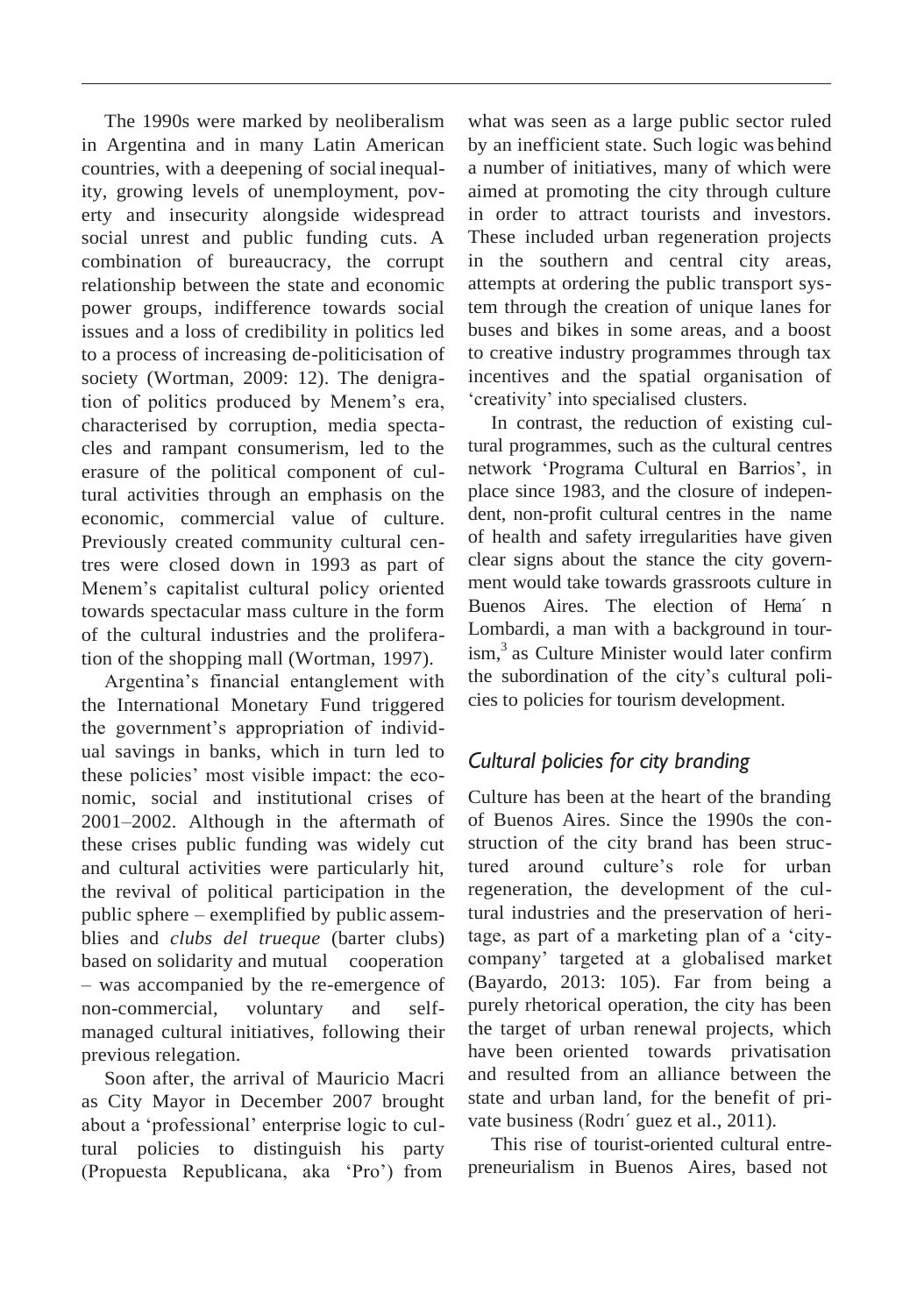only on the exporting of tango abroad but also a wide range of spectacular festivals locally, has enabled the continuation of a form of neoliberal urbanism oriented towards globalisation (Kanai, 2014) with socio-spatial inequality, social exclusion and urban fragmentation as its key features. Despite the anti-neoliberal, progressive rhetoric of Argentina's national politics, market mechanisms have continued to shape policy agendas, planning goals and urban interventions at the municipal level (Lederman, 2015). Rather than moving away from state restructuring, culture marketisation and public service privatisation, the 'pro' municipal politics has been oriented towards deepening the legacy of the 1990s. In contrast, at the national level the revival of the idea of a 'national culture' centred around the values of democracy, social inclusion, diversity and federal participation has highlighted, since 2003, the need to question a hegemonic neoliberal logic by implementing a popular national model for Argentina.

The city government's invocation of culture for urban marketing happens in the context of the city's decentralisation into *comunas* and in an operation that, apart from subordinating cultural policies to creative industry clusters – which follow global models of development professed by international organisations and which are friendly to real estate development – paves the way for the constitution of a territory centrally defined around 'investors and talents', rather than in relation to neighbourhood and barrio identities (Bayardo, 2013). In times of strong urban entrepreneurialism, emerging concerns about urban environmentalism, tied with creative city policy imperatives, can become productive in legitimising exclusionary neoliberal urbanism (Lederman, 2015). As an example, in the midst of political electoral campaigns and a severe housing crisis in the city, on 3 April 2015 Macri inaugurated the new and costly sustainable City

Hall building by star architect Foster  $+$ Partners in Parque Patricios as part of a wider, creative industry-led urban regeneration scheme. This mobilisation of sustainability and creativity policy narratives gives the city 'a green, clean and cool' character and becomes productive in opening up undercapitalised areas of the city for private investment (Lederman, 2015) and middleclass consumption, limiting the urban imagination to a city branding-friendly operation. From a creative economy perspective, the municipal government has kept some of the policies developed by the previous political administration to organise urban creativity spatially. Such policies have been implemented through the activities of the Design Metropolitan Centre (CMD), a governmental body created in 2001 to support small and medium sized businesses in the field of design, which under the Macri's administration passed from being under the Culture Secretary remit to depend on the Economic Development Ministry, making explicit a view of creativity as an economic resource (for a review of the CMD, see Kanai and Ortega-Alca´ zar, 2009). A landmark of this administration has been the organisation of creativity into urban clusters, the so-called *polos* or *distritos creativos*. The *polos* model – currently comprised of four disciplines, from technology and design to audiovisual production and the arts – rests upon two pillars: a tax reduction policy for companies in the cultural and the creative industries and the agglomeration of their products and services for regenerating decayed areas in the south of the city, as well as reinforcing the cultural branding of the wealthier north.

#### Top-down city branding: Buenos Aires, cultural capital of Latin America

In the 2000s, the branding strategies of the Anı´ bal Ibarra municipal administrations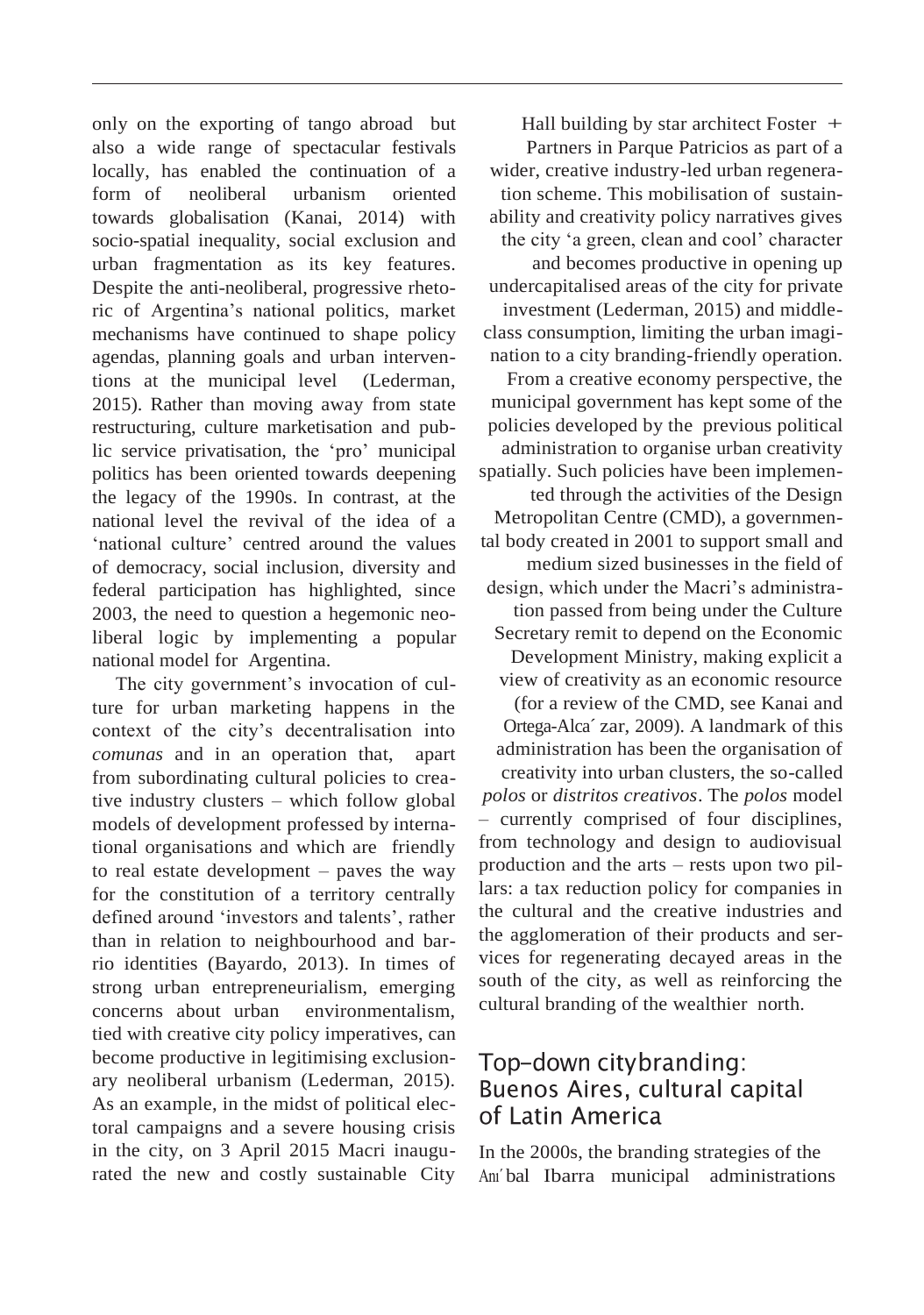(2000–2006) and that of Jorge Telerman's (2006–2007) focused on selling Buenos Aires as a cultural city to tourists. The majority (70%) of international tourists to Argentina between 1990 and 2001 came from four main countries – Brazil, Chile, Uruguay and Paraguay (Gardella et al., 2005). More recently, in 2014, Brazil continues to be the main market (26.4%) of international tourism in the city of Buenos Aires, followed by the rest of Latin America (21.4%), and then Europe, North America and the rest of the world (Observatorio Turı´ stico de la Ciudad de Buenos Aires, 2014). The brand is seen by the local government as the city's intangible capital that defines its image so as to 'position in the minds of tourists' what the city has to offer. Buenos Aires previously had three different brands: one institutional, one political (the Mayor's brand), and one for tourism promotion.

The institutional brand (first left in Figure 1) was used by all governmental areas in their advertisements; the Mayor's brand was based on the famous 'I love NY' message (centre in Figure 1) and was intended to show the 'love and affection citizens feel for their city'. In particular,  $a + BA$  (meaning 'You love BA' but also the 'BA attitude') was aimed at expressing the sensations of 'how residents love the city' and 'how they take care of it'. The tourist brand (right in Figure 1) was aimed at symbolising 'the city's modernity' through a visual identity associated with the label put on suitcases and with 'bue', the air-traffic identification for the city. But, as this was seen as not fully expressing the 'cultural diversity' of the city (its culture-based *entertainment* activities), the need to create a new brand arose. Relying on 'culture', Buenos Aires wasthen depicted as the cultural capital of Latin America ('a place where you breathe culture'), then the tango world capital (based on the dance's patrimonialisation for the international cultural market (Go´ mez Schettini et al., 2011)), the city of design (as entitled by UNESCO), the meetings centre of Latin America, and the port of entry to Argentina.

Adjectives such as 'modern', 'diverse', 'sophisticated' and 'open' seek to stress the international image of the city, giving it a world-city character – mainly through its hosting of national and international cultural and sports events. The depiction of Buenos Aires as 'modern' is related to its cultural assets but also its potential for business. A proposal to build, as a private– public initiative, the tallest international business centre in the city was aimed at 'selling the Buenos Aires brand, to symbolise what it can offer and to attract high-scale investments in order to create a city of busiwhat it can offer and to attract high-scale<br>investments in order to create a city of busi-<br>ness \_' (*La Nación*, 26 April 2006). A com-<br>hinetion of a quittural thatoria, an idea of bination of a cultural rhetoric, an idea of modernity and a varied entertainment offering conjures up a desirable image of Buenos Aires as a city of and for business.

Feelings and experiences were also evoked to present a particular lifestyle to sell the city through unique experiences. Culture



Figure 1. City brands of the Ibarra/Telerman administration. *Source*: GCBA.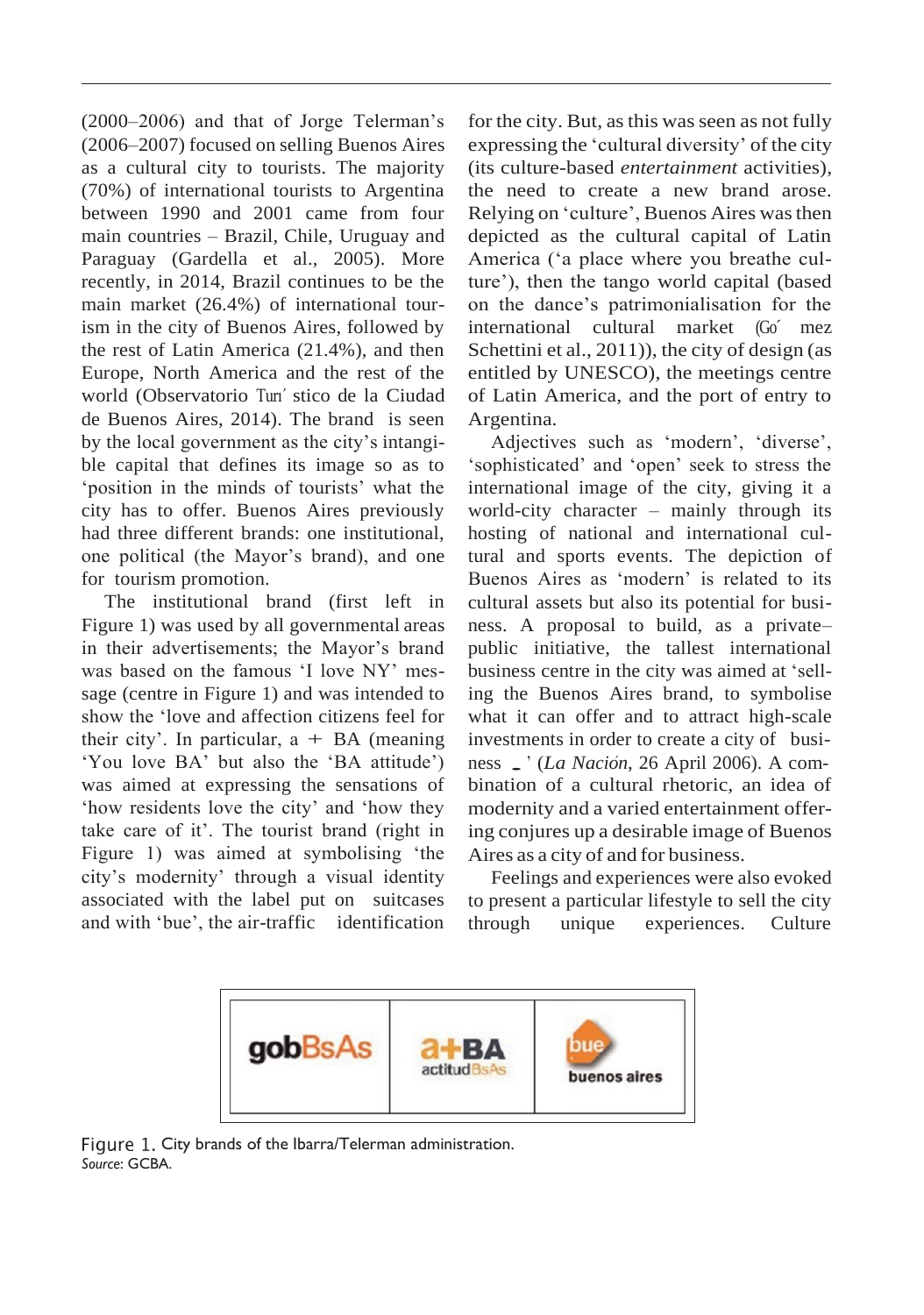provided the symbolic content that constituted the conceptual brand, 'Buenos Aires *emociona*' (Buenos Aires is exciting). Emotion-centred branding discourses shaped the broader Latin American urban marketing context too, where countries such as Brazil, Colombia, Paraguay and Peru, were advertised with the phrases 'sensational', 'passion', 'you have to feel it' and 'a country of experiences and sensations', respectively. Selling places by means of using 'soft factors', such as quality of life, image, culture and diversity (Sevcik, 2007), constitutes a key feature of contemporary cities' entrepreneurial strategies, one which helped to put the problems of the city aside:

Even though we all talk about the city's insecurity, it is a safe city, with a nightlife that is unusual in Latin America and in the world, in general. (Former Design Coordinator, Design Metropolitan Centre, personal interview)

We have worked on the inauguration of the Evita Museum in 2002, pot-bangingprotests, We have worked on the inauguration of the<br>Evita Museum in 2002, pot-banging protests,<br>crises  $\Box$  We were sponsored by TAM which gave us air tickets to offer to journalists to come to the museumopening. FromEurope, nobody wanted to come, because they said that Argentina was atwar and itwas chaotic here. The only person who did come was French. Do you know why? Because he was a war correspondent. Worse than what he saw in the Lebanon it wouldn't be. (Consulting Partner, marketing consultancy, personal interview)

The reference to Argentina's economic and political crisis is made to reinforce the need to shape the city image from a cultural perspective. The marketing consultant explains how, by inviting international journalists to the inauguration of a new museum, the intention was to show the world that Buenos Aires was*still* a cultural destination worth visiting. Culture, then, appears to remedy a likely negative perception of the city based on its convoluted politics and unstable economy, seen as detrimental to tourism promotion.

#### *Marketing, politics and the subordination of culture to tourism*

Similarly, the city administrations that followed (Macri, 2007–2011, 2011–2015) have continued the branding strategy of Buenos Aires as the Cultural Capital of Latin America, developing an urban marketing programme based upon an alliance between culture and tourism as its central axis (Rodrı´ guez et al., 2011). Currently, the city government uses a number of brands which are based upon the formal features of the political administration brand, mainly Macri's signature colour; yellow (Figure 2).

The 'Buenos Aires, Cultural Capital of Latin America' slogan ended up constituting a key element of the city's tourism branding strategies for the foreign market. Yet this was a somewhat unlawful operation, since the brand was not produced by the Ministry of Culture's Ente de Turismo – the only governmental body with the legal authority to create the city's tourist brand (Law 2627/ 2007). For the national market, the brand 'Buenos Aires, la Ciudad de Todos los Argentinos' (BA, the city of all Argentineans) was aimed at rhetorically balancing the city's centrality in the urban imaginary and its concentration of offerings, services and resources, in contrast to the poorer rest of the country – a historically tense relationship that dates back to the 19th century in view of the city's economic and political pre-eminence.

In practice, the *Haciendo Buenos Aires*  municipal government's brand-slogan suggests the intertwining of urban development and political advertising. The current official city brand is based upon the Mayor's party political marketing, failing to incorporate references to local resident's cultural identities (Me´ ndez and Tyrone, 2014). Here the political brand becomes the city brand, blurring the distinction between marketing and politics, with urban marketing becoming the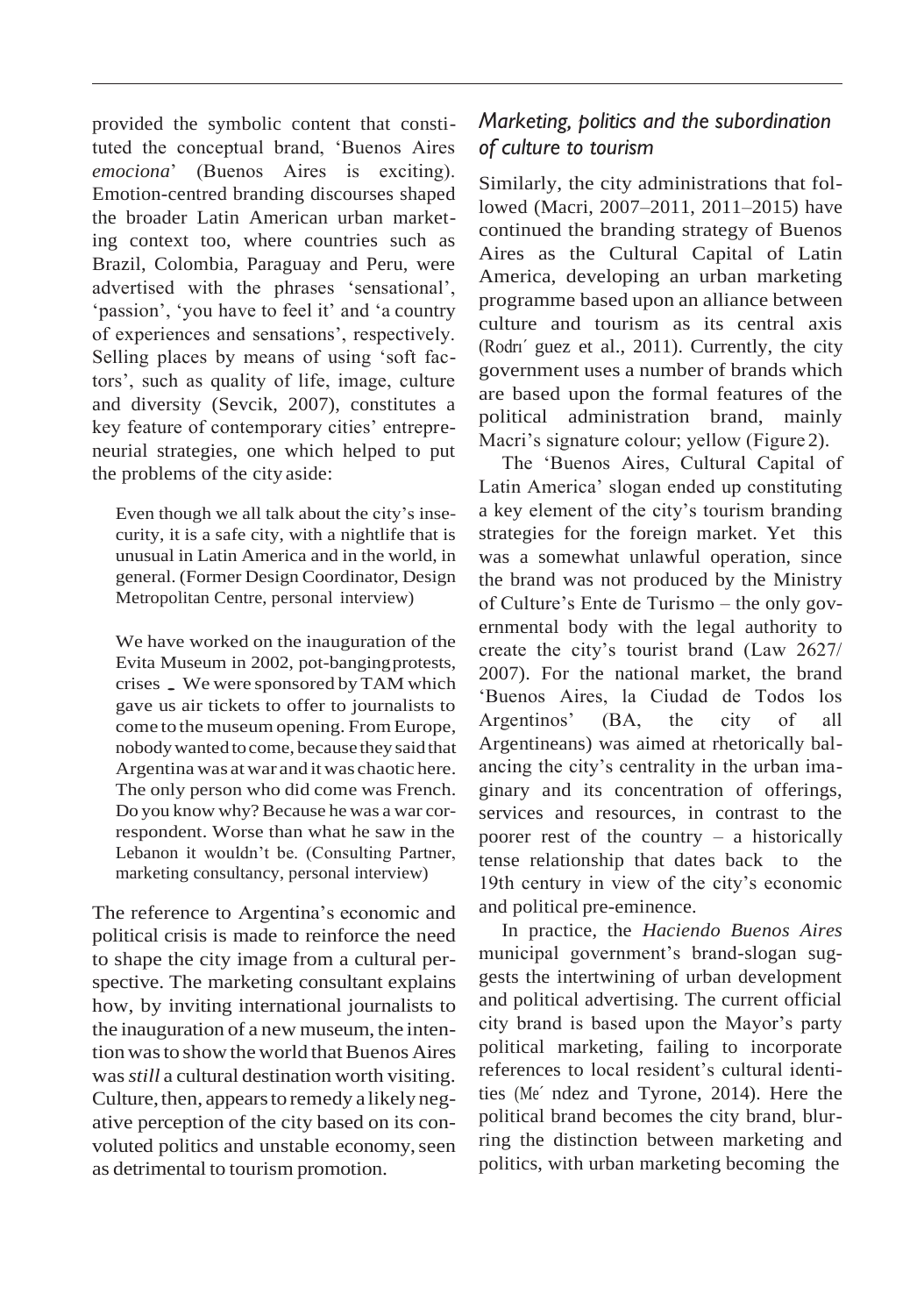

Figure 2. City brands of the Macri administration. *Source*: GCBA.

only urban policy alternative under globalisation (Gorelik, 2002). This might explain why the Macri administration has notshown interest in creating the new urban brand leg $ally$  – there is little motivation, since the city could be promoted through the publicising of (their) urban policies, subordinating the promotion of the city to the promotion of thelocalpoliticaladministration.

Beyond the brand, Buenos Aires is promoted through a variety of attractions, ranging from theatre, tango and museums to steaks, Messi, nightlife and the Pope.<sup>4</sup> High impact international festivals, such as the Tango World Cup or the Book Fair, underscore the desired position of the city within a global cultural map, failing to address the neglected needs of local cultural venues and artists.

## 'Branding' the city from below: Culture as social transformation

#### *Three case-studies*

In Buenos Aires, the non-commercial cultural landscape is vast and ever-growing, particularly since the late 1990s. The 2001– 2002 crises paved the way for the emergence of myriad community initiatives which, through collaboration and self-management, provide the city with a lively, diverse and democratic public culture. Although often implicitly and from a bottom-up perspective, these initiatives also brand the city through their activities, networks, festivals and promotional materials, particularly in their contacts with international groups, challenging the top-down nature of city branding as the only possible means of urban promotion. Three are amongst the most well-known organisations in the city, two of which have a long tradition in the popular cultural sector. First, the Grupo de Teatro Catalinas Sur. The theatre group started in 1983, staging community-based street theatre as a way of reclaiming public space (after the bloody military dictatorship of the 1970s) through social participation and solidarity networks among residents of all ages in the *barrio de la Boca*, one of the most deprived – and most tourist-friendly – city districts. The arts are perceived as being a right for all, as a space of political resistance, memory and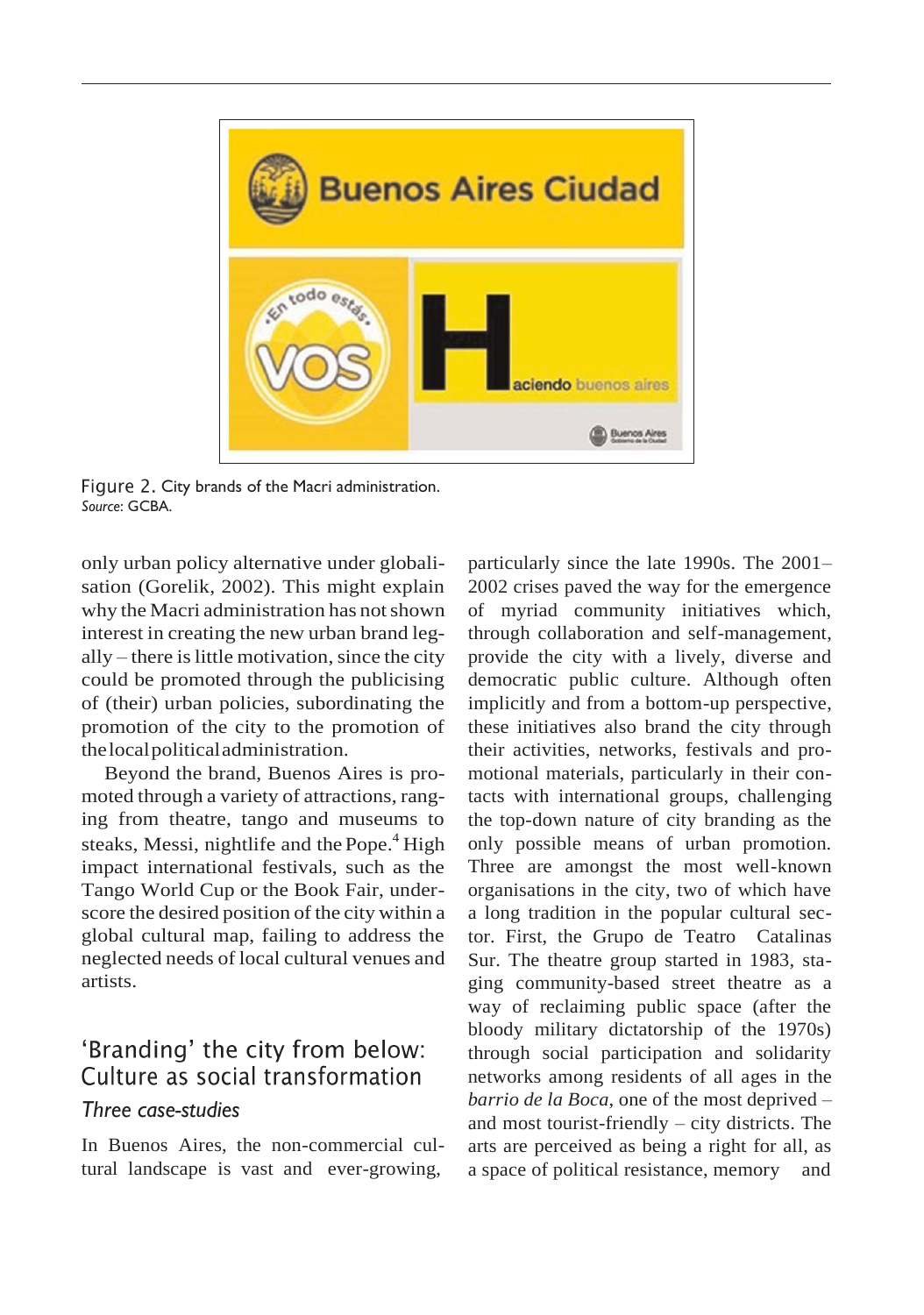identity, as a transforming tool whereby to communicate and learn about history from a popular perspective. Free community arts workshops on traditional artistic forms, such as theatre, circus, puppetry, *murga* and *candombe*, are on offer and participants often end up becoming part of the cast of the various theatre plays. The multiple award-winning Group has become the inspiration for the growth of many other community-based groups, both nationally and internationally.

Second, the Circuito Cultural Barracas.It came into being after the successful experience of the Catalinas Group which shared similar goals and features. Since 1996 it has been located in the *barrio de Barracas*, also in the southeast part of the city, in a district characterised by social polarisation and fragmentation. It stems from the idea that art is a tool for social transformation, whereby quality of life, citizenship, creativity and social inclusion are enhanced both at the levels of the family and the neighbourhood. Working in street theatre, clowning and*murga*,mainly targeted atworking-class residents of all ages, to produce collective arts practices represents for the Circuit 'alternative formsofexpressiontoneoliberal individualism', thus promoting collective encounters among neighbours.

Third, the Centro Cultural de la Cooperacio´ n Floreal Gorini. This cooperation cultural centre was created in 2002 by the cooperative movement as a space for the formation of a 'critical, left-wing and anticapitalist way of thinking', fostering social mobilisation and advocating the values of 'cooperation, fraternity, peace, dignity, democracy and solidarity'. The centre offers a wide range of low-priced cultural activities, such as theatre, music, dance, cinema and arts courses and conducts research on a variety of social sciences subjects. The ideological framework around which its participatory activities are structured turns

the centre into an alternative space situated outside the commercial culture circuits, although it is physically located within one of the most visited – the Corrientes Avenue.

#### *Non-commercial culturalforms*

The content of the activities in which these three cultural organisations are engaged reflect the importance of conceiving culture beyond its commercial forms:

[Culture] A set of social practices that express the world and also create it, tending to transform it by means of developing new ideas against the dominant thinking of individualism; culture promoting senses of identity inherent to the people. (Cooperation Cultural Centre Assistant Director, personal interview)

We understand culture not as fine arts but as all that means how a society lives, how it communicates, how it struggles, how it enjoys, all all that means how a society lives, how it com-<br>municates, how it struggles, how it enjoys, all<br>this is culture the arts do not appear after<br>relating appear and hours the arts come first solving economic problems, the arts come first and from there, from a collective dream we can transform the rest of society. (Barracas Cultural Circuit Director, personal interview)

We speak of culture as art, as memory, identity, work and organisation; and within the scenic arts, music, dance, language, puppets, all that we use to communicate, reflect on and think. (Catalinas Group Director, personal interview)

These broader views of culture are clearly bound up with artistic forms and a strong political content in terms of enabling social change. They differ from purified, ideologically 'neutral' views of culture, as depicted in city branding made by the local government, based on stereotyped conceptions of culture which exclude mixed and hybrid forms. In part this explains why the community cultural organisations showed no particular interest in being part of those initiatives.

Linked to these groups' lack of interest in official city branding is also their historical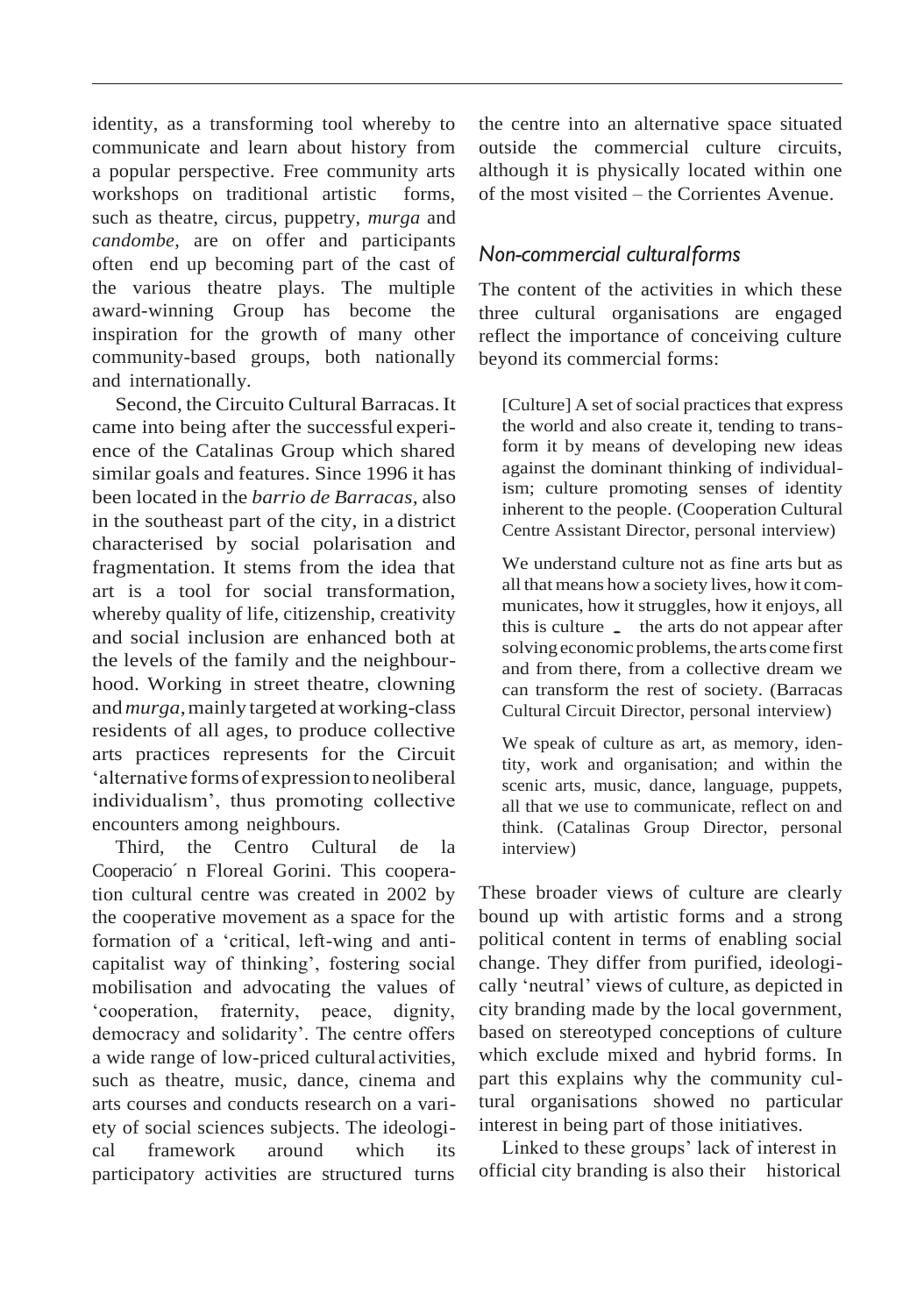relationship with the local government, which provided the framework for the negotiations over the benefits to be received through city branding infused with a cultural aroma. If there was no governmental support previously given to the cultural organisations, rarely did any benefit result from city branding campaigns. Considering that it is mostly the commercial cultural venues organising tourism in the city who benefit from city branding, especially those linked to tango dinner-shows in iconic neighbourhoods such as San Telmo or La Boca, community cultural centres do not see particular benefits arising from the exploitation of the urban brand through 'culture'.

Through self-management, these organisations function on limited funds gathered through performances *a la gorra* (pay-asyou-wish method), sale of tickets and food on site, donations, membership fees, revenue for workshops, external financial assistance and limited city government subsidies. Even though they receive some public funding, this is not without its problems. The fact that on some occasions the directors of the Catalinas and Barracas organisations were offered political positions which they rejected, was pointed out as one reason affecting the allocation of public resources. Conversely, in the case of the Cooperation Cultural Centre, this problem was related to the content of its activities which are not 'ideologically aligned to the official discourses', as its director explained. Nonetheless, these groups have received awards from the government throughout their trajectory and jointly implemented programmes in recognition of their outstanding work.

Under the Macri administration, however, Culture Minister Herna´ n Lombardi's approach to culture has given priority to internationaleventsoversupportingexisting

cultural initiatives locally. Since 2008, social protests by artists and community cultural workers have been opposing Macri's reduction of community cultural centres, demanding better salaries and formal employment conditions and defending intangible heritage and access to culture, viewing the local cultural office's policies as a threat to the survival of popular culture in the city (Raggio, 2013).

The activities developed by these cultural organisations are strongly embedded in the local area. Issues concerning neighbourhood problems, such as pollution, floods, insecurity, crime and lack of solidarity, informed the content of their activities as an attempt to enhance inter-neighbour relations and strengthen community development. While a place-bounded view of culture underpins the work of these organisations, an important factor in their development is the link with other national and international organisations. This provides them not only with more visibility at the regional and international levels, but also with a significant exchange of experiences that nurture their everyday cultural activities. The creation of shared projects that transcend national boundaries was seen as an effective way of exercising pressure on the public policy-making domain so as to secure further resources locally, as well as learning from each other. Some of the cultural organisations studied here are members of the Latin American Network for Social Transformation, the National Network of Community Theatre and the Community Live Culture – People Make Culture Collective; others have agreements with Latin American universities for the exchange of information and experiences. Being deeply rooted in the local while aiming to reinforce the regional dimension differentiates these organisations from other cultural centres in the city, which have a different cultural programme, seen by respondents as 'part of the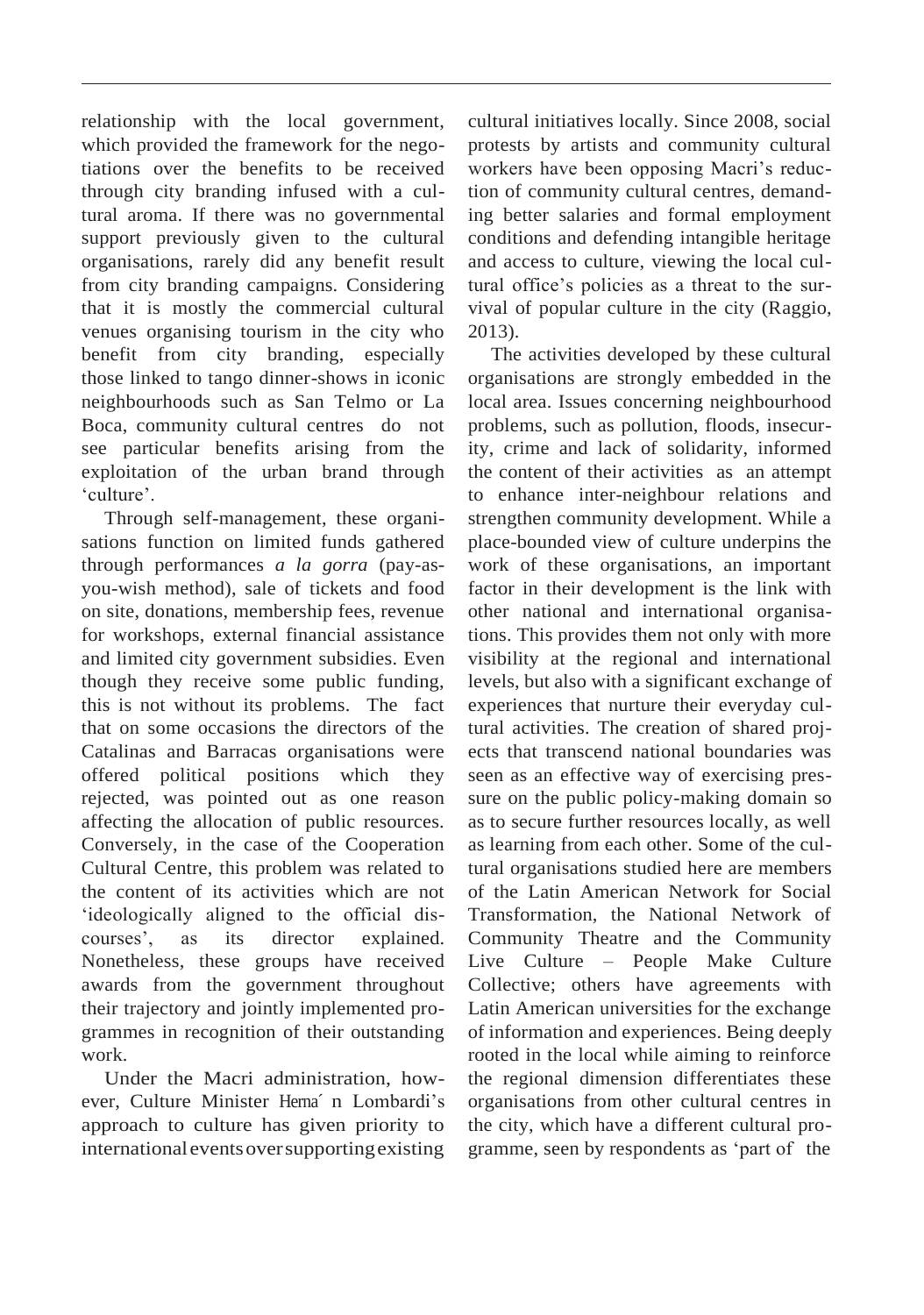commercial circuit of individualist consumption', and 'not *of* the community but *for* the community by the state'.

## But what culture, what city?

What emerges from these policy and practice accounts is that the meaning of culture itself and the type of future city imagined are at stake in the process of city branding. Different understandings of culture, in turn, underpin contrasting imagined cities, and who inhabits the dominant image of the city will depend on who has the power to represent it (Zukin, 1996). Different cities were imagined in these accounts in correspondence to the diverse notions of culture implicated. On the one hand, a modern cultural city whose sophistication and openness were rooted in the development of cultural festivals and events, a city of spectacles and business, leading Latin America by virtue of its creativity and diversity of spaces for cultural consumption. On the other hand, a city of artistic expressions, a place in which culture seems to be not entirely commodified, citizens' identities not simply forged by consumption, and a place where collective and inclusive projects can come into being. Between these two views, in which cities are differently situated in the social imaginary, the possibility of selling places as commodities acts as the barrier that separates them, because selling places, indeed, might go against alternative understandings of local culture and history which are rooted in the city's daily encounters (Kearns and Philo, 1993). However, in both portrayals, the city was promoted. Whilst in the first case this was achieved through official city branding operations, in the second, the exchange of urban experiences with other similar organisations took the form of 'selling' the city abroad. Using public space was also a contested matter. In the case of top-down city branding, eating in restaurants, going to the

cinema and theatres, showing citizens' 'happiness' in the streets was conceived as a key strategy for achieving a positive image. Unsurprisingly, performing street theatre with social content was characterised as being almost impossible, given the restrictions imposed by the previous and the current local government:

In the city, it is all regulated in a way that nobody can do anything in the street. If you see what we have to sign in order to do street theatre legally, you stop doing it, because you are responsible for all that may happen in the street at that moment. We have a license to use public space, but we are never completely legal, because we are requested to have an insurance that covers actors and audiences which no insurance company can provide. (Barracas Cultural Circuit Director, personal interview)

This comment unveils some of the contradictions that more often than not characterise official political discourses, such as those referring to the importance of being in the streets, and then not facilitating it; creating strategic plans without implementing the policies stated; or promoting the city's lifestyle, but ignoring its daily problems. Far from assuming a pure form, these two contrasting cities represent utopian models, cities imagined, cities dreamed, that when combined, enable us to see how they function as complex sites where tensions between contested notions of culture arise.

#### *Contesting the brands*

In the street, these contradictions are reflected in the very space of the promotional signs and the marketing slogans. Here I present three examples that contest the city (political) brand, by appropriating the official local government language, colour and font to revert its meaning and construct oppositional content. Macri's slogan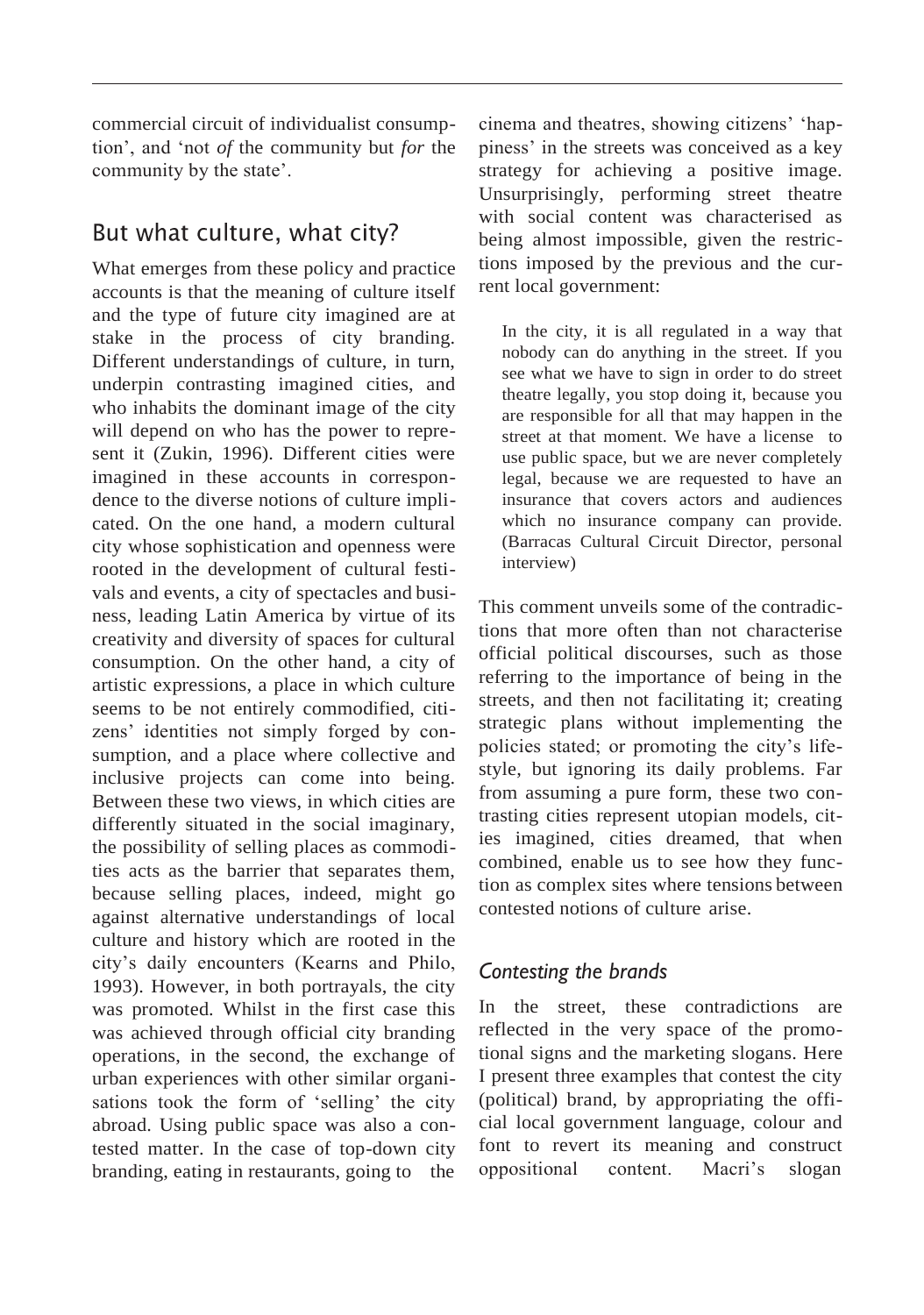

Figure 3. Contestation over the Mayor's branding signs. *Sources*: unknown/in the public domain.

'Making Buenos Aires' (Figure 3, left), referring to the city's material redevelopment initiatives and highlighting the construction of the new underground line H (Haciendo is Making in Spanish), has been turned into a 'Turning Buenos Aires to Shit' condemnation, playing with the Spanish verb 'to make', in the context of a social protest. By adding 'Macri: the city is not your company', the sign establishes an explicit link between businesses, politics and urban destruction. In this case, this is not an official sign but one made by protesters.

Another example is street sign (Figure 3 centre) 'Reporting: In 2 years, we did more than in the last 10. We are making up the lost time', which makes an implicit reference to a common claim that the local government has done more than the national authorities, in power for over 10 years. It<br>became 'Reporting: In 2 years, we made<br>more MONEY than in the last  $10 - i$  sug-<br>gesting a reported and familiar materials became 'Reporting: In 2 years, we made gesting a repeated and familiar metonym associating local government directly with private business. Similarly, official construction sign 'Making Buenos Aires' (Figure 3 right) became 'Un-making Buenos Aires', through a simple creative linguistic act of political contestation, which shows how the brand can become instrumental for political resistance.

The idea of cities for sale has never been more appropriate in relation to Buenos Aires

than under Macri's administration, in view of the business logic it has applied to urban cultural planning, giving priority to symbolic and artistic productions that are marketfriendly and profitable (Kanai, 2014: 1114). This echoes Da' vila's (2004: 61) study of the branding of East Harlem in New York, where tourism strategies showed a business treatment of culture and were not based on 'culture'; instead the cultural industries were the object of economic interest, with the main beneficiaries being not the local residents or their needs, but rather developers and visitors.

Then it is not surprising that the current city's visual identity has neither wide acceptance among citizens nor cultural identification with the city brand (Me´ ndez and Tyrone, 2014). Yet this is not peculiar to the current Macri administration. In the words of urban marketing expert Puig Picart:

The problem I notice in Argentina is that people don't trust their political institutions or their Mayors. Citizens don't feel they are their Mayors. Citizens don't feel they are<br>
included in public policies. Rather, they feel<br>
they are being used . Buenos Aires positions itselfasabrandintheworld,*despite*itspolitical institutions. (Puig Picart, cited in Reinoso, 2008, author's translation)

These views were expressed a few years ago, when the aftermath of the 2001–2002 crises still pervaded media discourses and public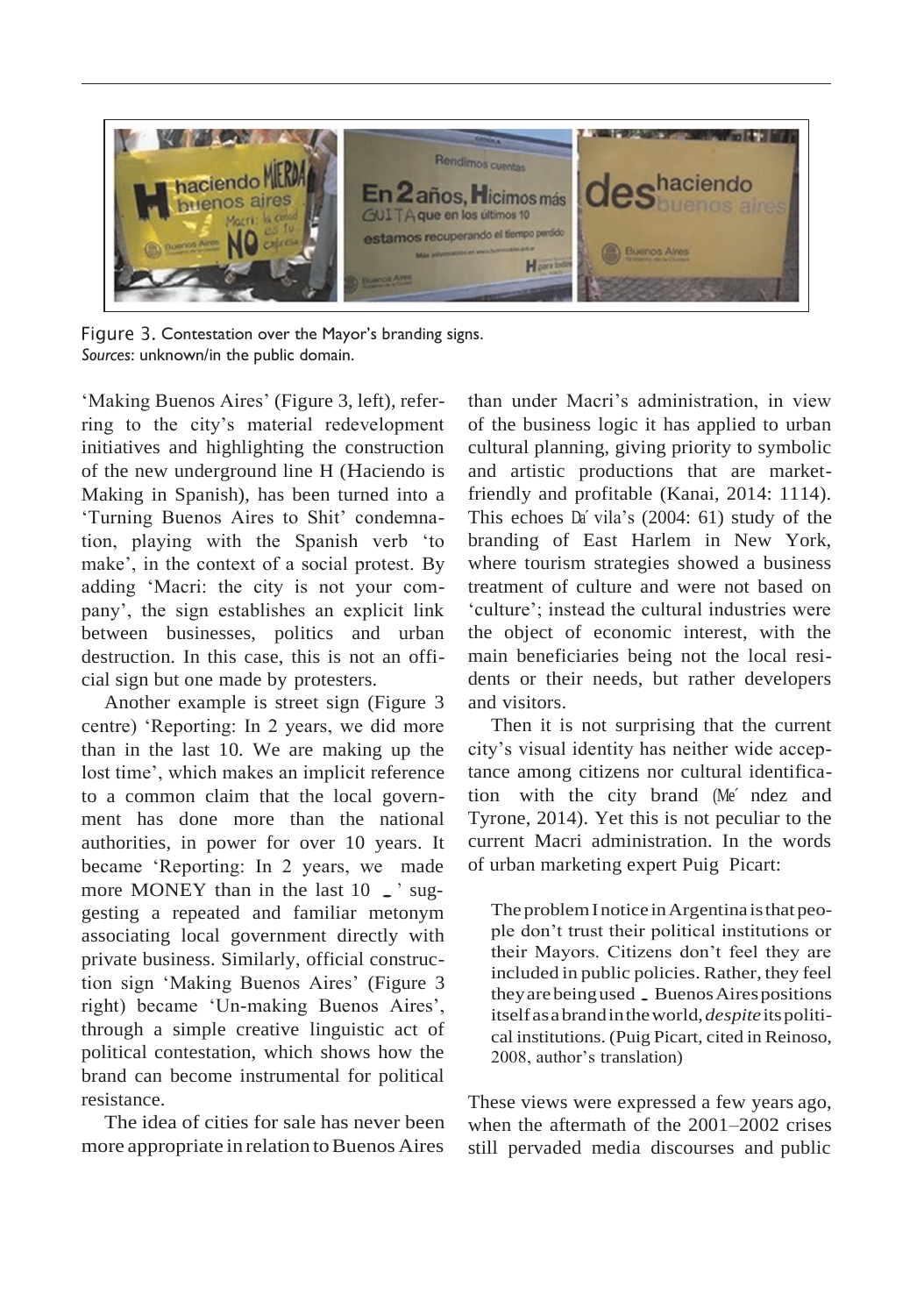opinion. Elsewhere (Dinardi, 2015) I have examined how the policy invocation of culture for urban regeneration in Buenos Aires operated under a logic that clearly speaks to the aforementioned quote: seen as an ideologically neutral, a-political resource, culture was expected to function as a panacea whose universal, 'positive' nature was taken for granted and was deployed to help 'clean' politics of its dirty image in post-2001 Argentina. Puig's words also signal an important point that is sometimes forgotten in city branding accounts: that the city will brand itself, regardless of how it is officially branded by the local authorities. Like it or not, the real city imposes itself on the ideal city, defying official urban narratives targeted at wealthy tourists.

#### Conclusion

The aim of this paper has been to analyse whether or not city branding as an urban policy strategy based on the mobilisation of culture brings benefits to those working in the community cultural sector and explore the reasons why this might be the case. A central argument has been that city branding did not provide benefits to local cultural organisations because of its profit-making goal, its promotion of a consumer culture, its appropriation by the local government as a political marketing tool, and its orientation towards international tourism. Clearly, a business treatment of culture that approaches it as a profit-making device while sidelining ethnic and racial tensions (Da´ vila, 2004) has little in common with a conception of culture as a social transformation tool aimed at strengthening community values and fostering citizenship. When the city brand becomes a resource for political marketing rather than an inclusive representation of the diversity of city life and its cultures, it fails to make visible the dimension

of cultural production, subordinating the branding of the city to the branding of a political party.

Two different imagined cities were contrasted. On the one hand, a city of consumption where festivals and mega-events are organised to achieve more visibility and reputation at the local, regional and international levels was seen to be the city planned by the urban elite. The image of Buenos Aires portrayed in tourism promotion was seen to heavily rely on the city's cultural facilities for consumption, suggesting a *ciudad empresa* or company-city model (Marı´ n, 2013) based on mega-events, social displacement, urban fragmentation, competition, private interests and real-estate redevelopment projects catering for the rich. On the other hand, the city dreamed of by the cultural organisations was characterised as a city where culture also plays a pivotal role in encouraging people's active participation in the public sphere, in developing critical thinking and in fostering senses of solidarity and belonging. These different interpretations of culture and competing urban visions impact on the ways social inclusion goals are mobilised and actually pursued. Taking into account these two rather contrasting cities, this paper argued that, while the former nurtures an individualist consumersociety, the latter helps to promote active citizenship, creativity and respect for diversity. In this sense, Harvey's argument (1989) that an inclusive urban image can also succeed, based on everyone's participation through their production of social space, is central to support a city for the many and not the few (Amin et al., 2000). Therefore, further exploration is required into the most appropriate ways of engaging all sectors of society in the production of the city's image with the aim of representing a fairer city and, consequently, achieving a more egalitarian distribution of benefits. This, however, represents: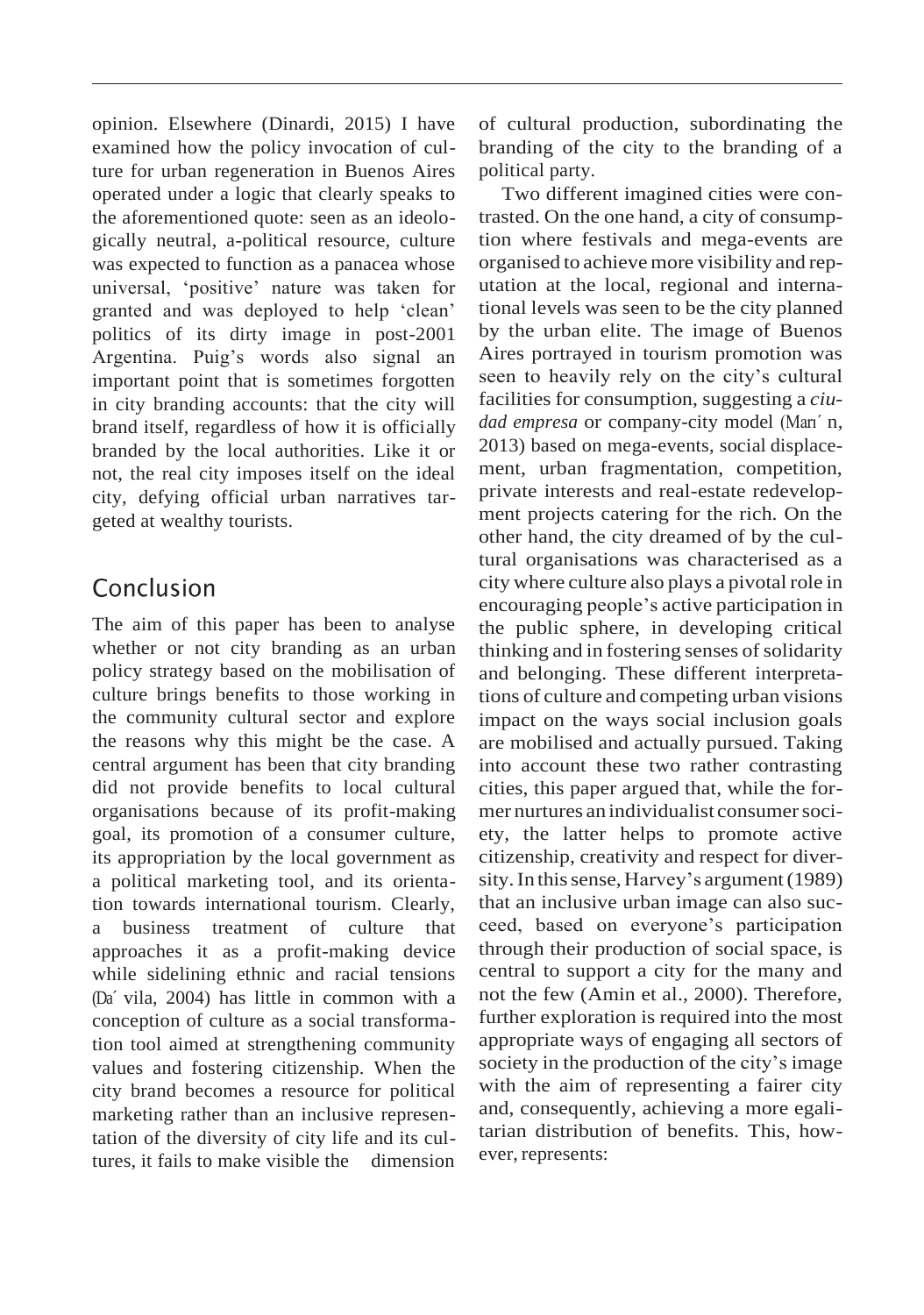a critical challenge to contemporary urban policies and politics that approach culture as a commodity, industry, and aesthetics which reflect dominant interests rather than the culture of neighborhoods and its residents. (Da´ vila, 2004: 62)

So how can we turn the focus from the macro level of top-down culture-infused city branding, concerned with international events and economic development, to the micro scale of everyday practices of community cultural workers? In this paper, by paying analytical attention, grounded in empirical research, to the dialogue between top-down and bottom-up forms of branding the city through culture, the aim has been to contribute towards filling the existing knowledge gap in urban cultural studies concerning the disconnect between how the city is imagined and how it is really experienced and lived (Yu´ dice, 2008). Enhancing the existing cultural resources and developing forms of participatory branding based on citizens' cooperation (Precedo et al., 2010) and non-planned, decentralised initiatives between cultural institutions and cultural sector representatives (Ulldemolins, 2015) could contribute to this challenging task.

From the study of these policy and practice imaginaries regarding culture and the city we can draw three lessons for our understanding of city branding. First, while many of Buenos Aires' marketing strategies resemble those of cities elsewhere in the global North, the analysis revealed a particular entanglement between politics, businesses and urban marketing, which needs to be understood as part of the broader urban cultural governance in Latin America that emerges in the context of unstable, contingent and contradictory processes involving both democratisation and neoliberalisation (Kanai and Ortega-Alca´ zar, 2009). Apart from unpacking what 'culture' might mean in the political economy of neoliberalism

(Da´ vila, 2014), which makes it an instrument of marketisation, we need to render the city brand political, by focusing on its social uses, appropriation and contestation, if we are to understand how urban marketing works in the Latin American city.

Second, contextualising the creation of a particular city brand within the local and national historical and political configuration allows us to critically examine its emergence, multiple meanings and circulation. Milestones such as Argentina's 2010 bicentenary commemoration, the local tensions between the different political parties in power at the municipal and national levels and the change in the local government administration have all impacted upon the ways the city brand was created for local and international markets.

Third, paying attention to both the creation and the contestation of the brand, by examiningalternativewaysof'branding'the city from below as well as acts of resistance to official branding, can create a productive space from which to explore the intricate relationship between culture, representation, material transformation and urban planning. Instead of a passive reception of the official branding campaigns, citizens in LatinAmerica are actively challenging, contesting and disrupting national branding campaigns and creating parodies by altering official logos and slogans textually and visually (Lossio Cha´ vez, 2015).

There is still a long way to go in order to create a socially inclusive culture-based city brand in Buenos Aires. To do so, it would be necessary to reduce the increasing friction between the local government and community cultural organisations by supporting, rather than restricting, these organisations' creative artistic production in the city, and going beyond a rhetoric of cultural participation and social inclusion. In the absence of governmental signs towards this direction, contesting the official city brand seems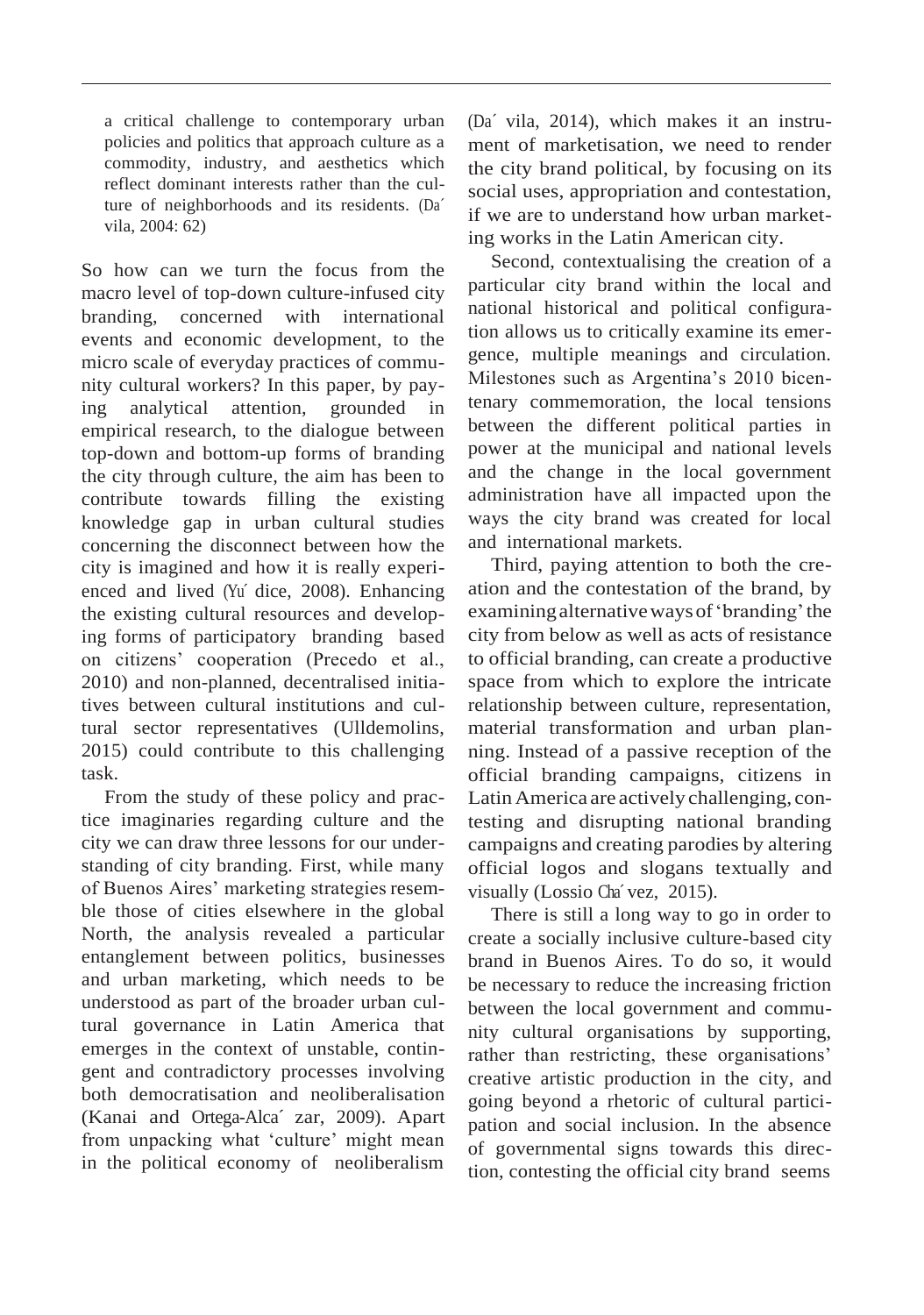to provide cultural workers with a starting point whereby to express their alternative views on culture and the future of the city. This paper has been a contribution to this debate.

#### Acknowledgements

The author would like to thank the participants of this study and the anonymous reviewers for their valuable comments and suggestions that greatly contributed to improving this article. Thanks also to Professor Andy Pratt for his helpful feedback.

#### Funding

No direct funding was received to write this paper, however it was written while completing an MSc in Culture and Society at the London School of Economics and Political Science (LSE), for which I received funding from the LSE (Graduate Merit Award). The paper was revised for re-submission from City University London where I hold an *Urban Studies* Foundation Postdoctoral Research Fellowship.

#### **Notes**

- 1. The City of Buenos Aires refers to the Autonomous City of Buenos Aires or Capital Federal, which is Argentina's richest city and since 1994 has political autonomy. It is different from Greater Buenos Aires, which also includes the metropolitan surrounding area. The City has a population of 2.8 million according to the 2010 Census (Greater Buenos Aires, 12.8 million) and 48 neighbourhoods organised into 15 communes.
- 2. A national contest for the design of a new tourist brand in Buenos Aires was launched in February 2007 by the Under Secretariat of Tourism with the support of the Design and Cultural Industries General Direction. This competition was part of the City Marketing Plan, a programme constitutive of the broader Tourism Strategic Plan created in 2006 and containing a diagnosis and assessment, strategic positioning and an operational plan to be implemented over a period

of ten years (2006–2016). The contest remained vacant, though, given that no brand was seen as fully meeting the city government requirements.

- 3. An Engineer with experience in hotel management businesses, Herna´ n Lombardi was designated National Secretary of Tourism in 1999 and in 2001 he became the National Secretary of Tourism, Culture and Sports for a short period of time until the 2001 crisis arose.
- 4. The election of Buenos Aires Archbishop Jorge Bergoglio as Pope Francis has impacted upon the city's urban marketing strategies. Now Buenos Aires has a Pope Bus Tour that offers free visits to the neighbourhood (Flores) where the Pope was born, studied and worked, as well as other so-called significant locations in hislife.

#### References

- Amin A, Massey D and Thrift N (2000) *Cities for the Many Not the Few*. Bristol: Policy Press.
- Bayardo R (2013) Polı´ ticas culturales y economı´ a simbo´ lica de las ciudades: 'Buenos Aires, en todo esta´ s vos'. *Latin American Research Review* 48: 100–142.
- Bickford-Smith V (2009) Creating a city of the tourist imagination: The case of Cape Town, 'The fairest Cape of them all'. *Urban Studies*  46(9): 1763–1785.
- Braun E (2012) Putting city branding into practice. *The Journal of Brand Management* 19(4): 57–67.
- Da´ vila A (2004) Empowered culture? New York City's empowerment zone and the selling of El Barrio. *Annals of the American Academy of Political and SocialScience* 594: 49–64.
- Da´ vila A (2014) Locating neoliberalism in time, space, and 'culture'. *American Quarterly* 66(3): 549–555.
- Dinardi C (2015) Unsettling the role of culture as panacea: The politics of culture-led urban regeneration in Buenos Aires. *City, Culture & Society* 6(2): 9–18.
- Eshuis J and Edwards A (2013) Branding the city: The democratic legitimacy of a new mode of governance.*UrbanStudies*50(5):1066–1082.
- Gardella R, Lupo F and Aguayo E (2005) Mercado turı´ stico argentino. Ana´ lisis de su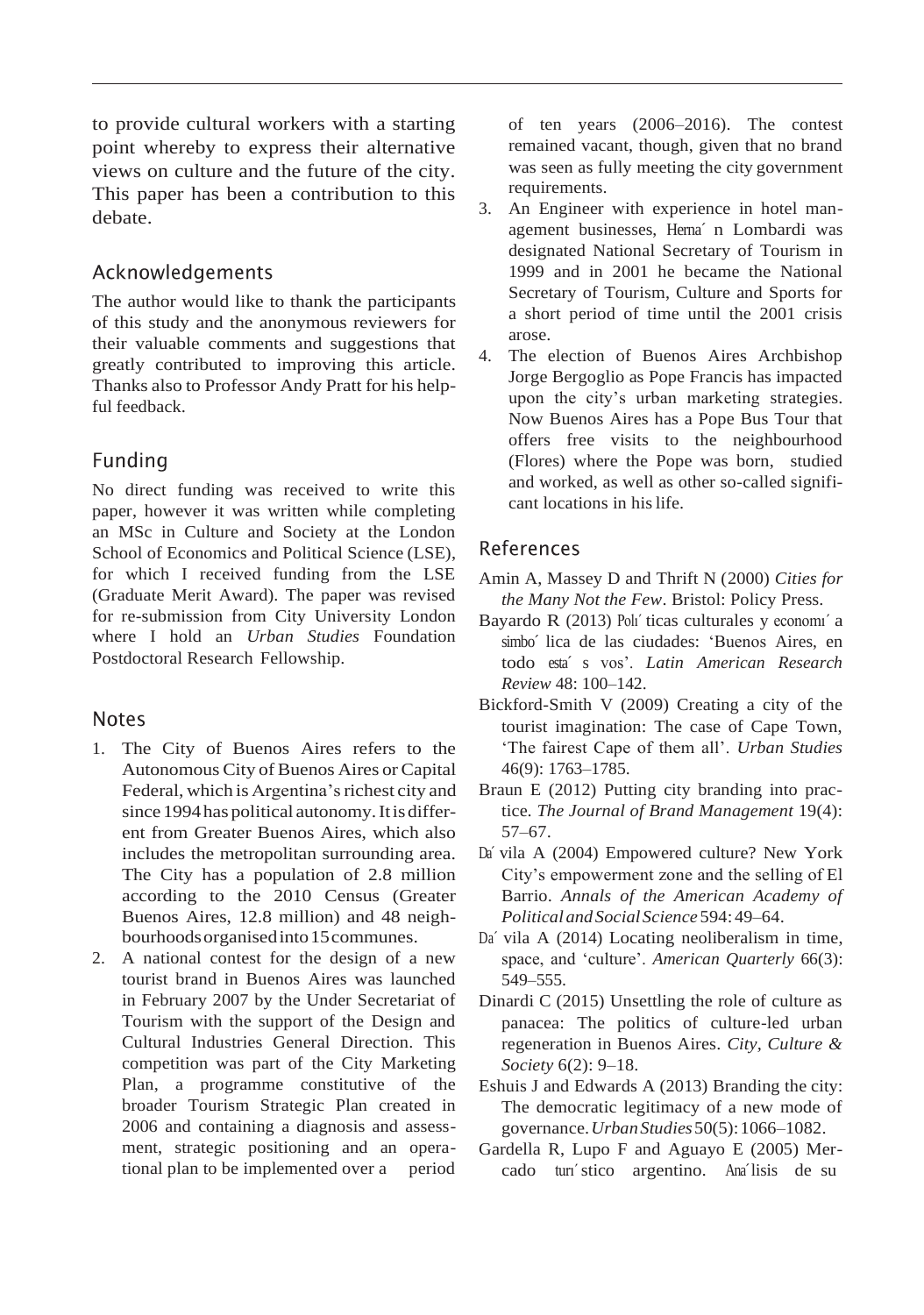demanda internacional. *Estudios y Perspectivas en Turismo* 14(2): 127–138.

- Gibson T (2005) Selling city living: Urban branding campaigns, class power and the civic good. *International Journal of Cultural Studies* 8(3): 259–280.
- Gobierno de la Ciudad de Buenos Aires (GCBA) (2007) 'Alternativa BA Premios'. Available at: [www.buenosaires.gov.ar/areas/gestion\\_tur](http://www.buenosaires.gov.ar/areas/gestion_tur-)ismo/concurso/?menu\_id=20388 (accessed 20 July 2007).
- Go´ mez Schettini M, Almiro´ n A and Gonza´ lez Bracco M (2011) La cultura como recurso tur- i stico de las ciudades – El caso de la patrimonializacio´ n del tango en Buenos Aires, Argentina. *Estudios y Perspectivas en Turismo*  20(5): 1027–1046.
- Gorelik A (2002) Imaginarios urbanos e imaginacio´ n urbana. Para un recorrido por los lugares comunes de los estudios culturales urbanos. *EURE (Santiago)* 28(83). Available at: http: //dx.doi.org/10.4067/S0250–716120020083000 08.
- Griffiths R (1998) Making sameness: Place marketing and the new urban entrepreneurialism. In: Oatley N (ed.) *Cities, Economic Competition and Urban Policy*. London: Paul Chapman Publishing, pp.41–57.
- Haider D (1992) Place wars: New realities of the 1990s. *Economic Development Quarterly* 6(2): 127–134.
- Harvey D (1989) From managerialism to entrepreneurialism: The transformation in urban governance in late capitalism. *Geografiska Annaler* 71B(1): pp. 3–17.
- Holcomb B (1999) Marketing cities for tourism. In: Judd D and Fainstein S (eds) (1999) *The Tourist City*. New Haven, CT: Yale University Press, pp. 54–70
- Johansson M (2012) Place branding and the imaginary: The politics of re-imagining a garden city. *Urban Studies* 49(16): 3611–3626.
- Judd D and Fainstein S (1999) Global forces, local strategies, and urban tourism. In: Judd D and Fainstein S (eds) *The Tourist City*. New Haven, CT: Yale University Press.
- Kanai M (2014) Buenos Aires, capital of tango: Tourism, redevelopment and the cultural politics of neoliberal urbanism. *Urban Geography*  35(8): 1111–1117.
- Kanai M and Ortega-Alca´ zar I (2009) The prospects for progressive culture-led urban regeneration in Latin America: Cases from Mexico City and Buenos Aires. *International Journal of Urban and Regional Research* 33(2): 483–501.
- Kavaratzis M and Ashworth GJ (2005) City branding: an effective assertion of identity or a transitory marketing trick? *Tijdschrift voor Economische en Sociale Geografie* 96(5): 506–514.
- Kearns G and Philo C (eds) (1993) *Selling Places: The City as Cultural Capital, Past and Present*. Oxford, New York: Pergamon Press.
- *La Nacio´n* (2006) El ma´ s alto: Buenos Aires suen˜ a con rascacielos. 26 April. Available at: [www.lanacion.com.ar](http://www.lanacion.com.ar/) (accessed 15 July 2007). Lederman J (2015) Urban fads and consensual
	- fictions: Creative, sustainable, and competitive city policies in Buenos Aires. *City & Community* 14(1): 47–67.
- Lossio Cha´ vez F (2015) Resisting nation-branding: Counter-campaigns and the discursive battles for the nation in Peru. Paper presented at the Branding Latin America Conference, University of Cambridge, 8–9th April.
- Lucarelli A and Olof Berg P (2011) City branding: A state-of-the-art review of the research domain. *Journal of Place Management and Development* 4(1): 9–27.
- Marı´ n J (comp.) (2013) *La ciudad empresa: Espacios, ciudadanos y derechos bajo la lo´gica de mercado*. Buenos Aires: Ediciones del Centro Cultural de la Cooperacio´ n.
- Me´ ndez A and Tyrone A (2014) Marca ciudad. Buenos Aires Ciudad de Todos. Cultura ciudadana tras una estrategia de marketing polı´ tico en Buenos Aires. *Escritos en la Facultad*  96(10). Centro de Estudios en Disen˜ o y Comunicacio´ n, Buenos Aires: Facultad de Disen˜ o y Comunicacio´ n, pp. 13–14.
- Observatorio TurUstico de la Ciudad de Buenos Aires (2014) *Informe Trimestral: Primer Trimestre 2014*. Buenos Aires: GCBA.
- Paddison R (1993) City marketing, image reconstruction and urban regeneration. *Urban Studies* 30(2): 339–350.
- Precedo A, Orosa JJ and Mı´ guez A (2010) Marketing de ciudades y producto ciudad: Una propuesta metodolo´ gica. *Urban Public Economics Review* 12: 13–39.